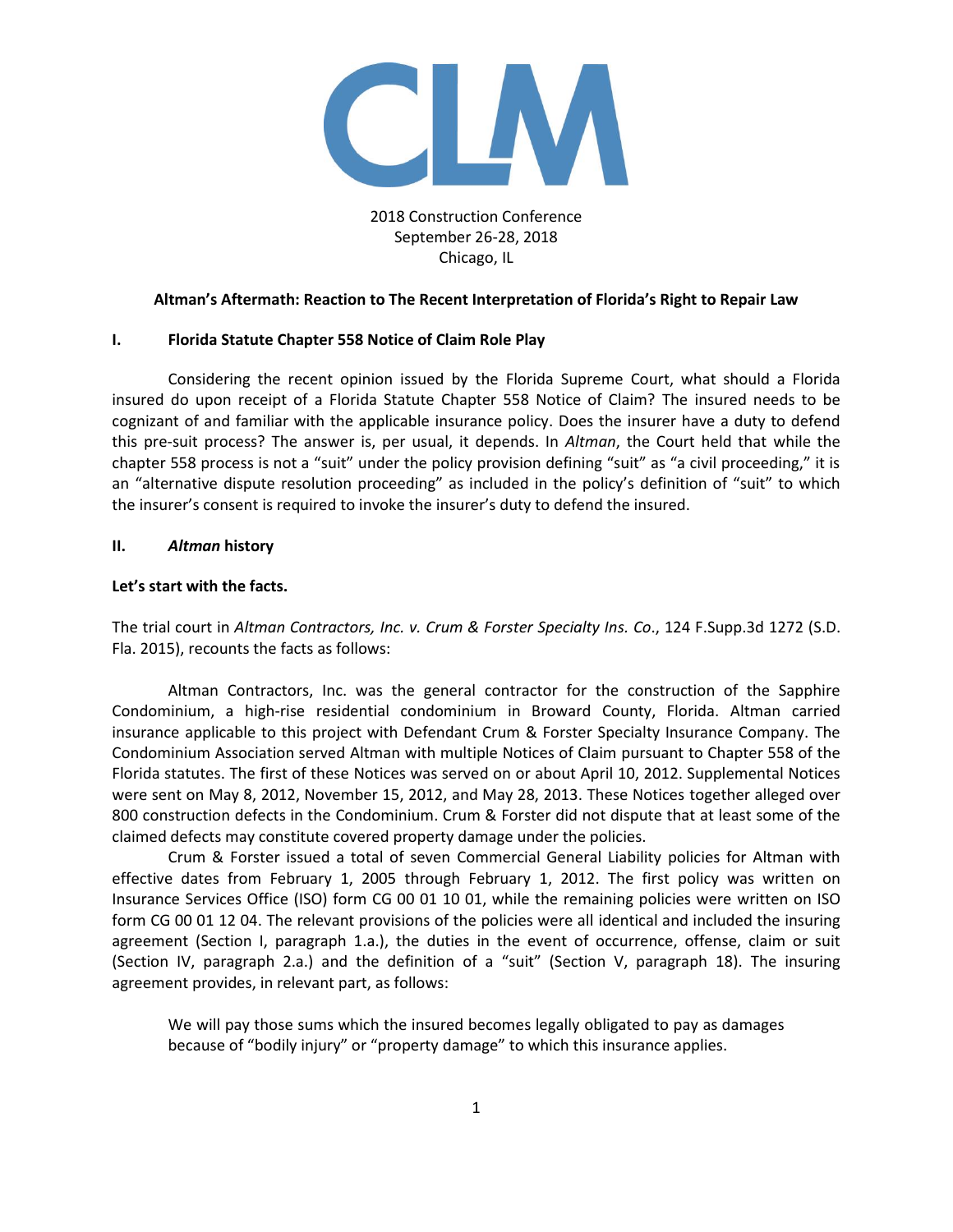We will have the right and duty to defend the insured against any "suit" seeking these damages. However, we will have no duty to defend the insured against any "suit" seeking damages for "bodily injury" or 'property damage" to which this insurance does not apply. We may, at our discretion, investigate any "occurrence" and settle any claim or "suit" that may result.

In in the policy, "suit" is defined as follows: "Suit" means a civil proceeding in which damages because of "bodily injury", "property damage" or "personal and advertising injury" to which this insurance applies are alleged. "Suit" includes:

- a. An arbitration proceeding in which such damages are claimed and to which the insured must submit or does submit with our consent; or
- b. Any other alternative dispute resolution proceeding in which such damages are claimed and to which the insured submits with our consent.

On or about January 14, 2013, Altman sent a demand letter to Crum & Forster notifying it of the Condominium's November 15, 2012 claims. Altman demanded that Crum & Forster defense and indemnification. Crum & Forster denied that it had a duty to defend Altman because the case was "not in suit". On August 5, 2013, while asserting that it was not waiving this position, Crum & Forster advised ACI that it was exercising its discretion to participate in the response to the 558 Notice, and that it had hired the law firm Cole, Scott & Kissane to "participate" in the preparation of Altman's response. ACI objected to Crum & Forster's selection of this law firm and demanded that the counsel that had been defending it up until that time be permitted by Crum & Forster to continue the defense. Altman also requested to be reimbursed for the fees and expenses that it had incurred from the time it placed Crum & Forster on notice of the 558 Notice. Crum & Forster refused both requests. Altman ended up settling all of Sapphire's construction defect claims without any lawsuit being filed and without Crum & Forster's participation. The Southern District granted Crum & Forster's Motion for Summary Judgment and found that the Notice of Claim was not a "suit" under Altman's policy.

## **The Certified Question.**

On appeal to the 11th Circuit, United States Court of Appeals, the Court held that certification was appropriate on a question of first impression as to whether the Florida Statute Chapter 558 Notice and Repair process for resolving construction disputes was a "suit" within the meaning of Commercial General Liability policies. *Altman Contractors, Inc. v. Crum & Forster Specialty Insurance Company*, 832 F.3d 1318 (11th Cir. 2016).

The Florida Supreme Court reviewed the following (slightly rephrased) question of law:

Is the notice and repair process set forth in chapter 558, Florida Statutes, a "suit" within the meaning of the commercial general liability policy issued by Crum & Forster to Altman?

Seemingly relying upon dictionary definitions and Florida Statute Section 558.001, the Majority answered the question in the affirmative and held that while the chapter 558 pre-suit process is not a "suit" under the policy provision defining "suit" as "a civil proceeding," it is an "alternative dispute resolution proceeding" as included in the policy's definition of "suit" to which the insurer's consent is required to invoke the insurer's duty to defend the insured.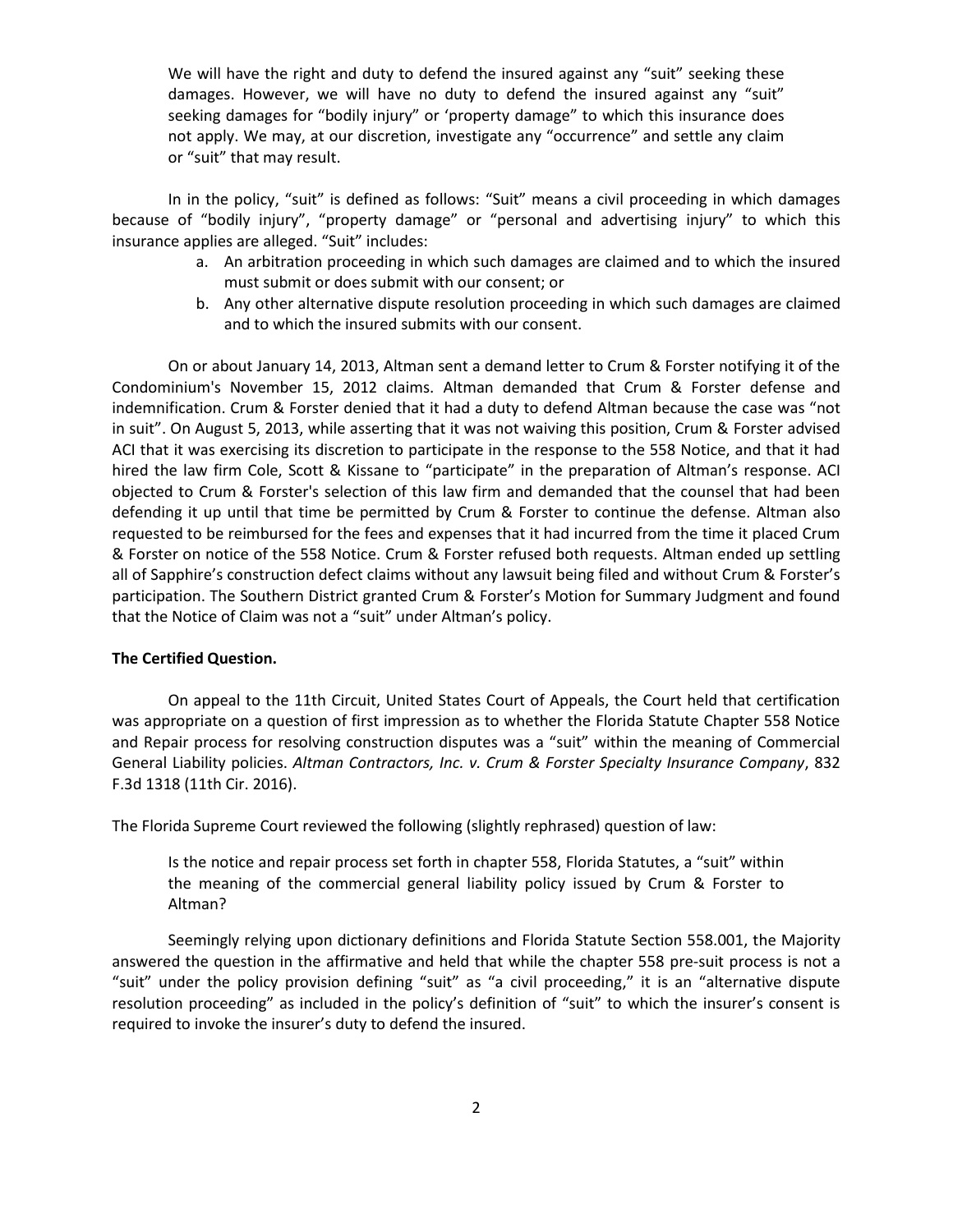The Court did not address whether, in this case, Crum & Forster consented to Altman's participation in the chapter 558 process, thereby giving rise to its duty to defend, because it was outside of the scope of the certified question and an issue of fact disputed by the parties. *Altman Contractors, Inc. v. Crum & Forster Specialty Insurance Company*, 232 So.3d 273 (Fla. 2017).

## **I concur, I dissent.**

The *Altman* decision was a far cry from unanimous for the Florida Supreme Court. Justice Lewis, concurring, agreed with the majority, but indicated that "the initial question that must be answered is whether the Commercial General Liability Policy covers the chapter 558, Florida Statutes, notices of claim at issue in this case." Additionally, he stated that "it is important to determine the scope of an insurance company's duty to defend under Florida law when there may be claims that are both within and beyond coverage" of the policy.

Justice Pariente, concurring in part and dissenting in part, appeared to be on the insured's side. She agreed with the majority in "that the chapter 558 process can be considered an 'alternative dispute resolution proceeding,'" however, disagrees with the majority's narrow construction of the "policy to relieve the insurer of its duty to defend the insured in the chapter 558 process absent the insurer's consent to the insured's participation in the mandatory pre-suit process." She continues stating that she "would construe the policy language broadly in favor of coverage, as our precedent directs" and considers "the chapter 558 process to be a 'civil proceeding' within the policy's definition of 'suit.'"

On the other hand, Justice Lawson, concurring in part and dissenting in part, seemed in line with the insurers. He agreed that the chapter 558 process is not a civil proceeding within the meaning of Crum & Forster's policy, but disagrees with the majority's conclusion that the chapter 558 process is an "alternative dispute resolution proceeding" under the policy. He relies, among other sections, upon Florida Statute Section 558.004(13) which states that the 558 notices "shall not constitute a claim for insurance purposes." He believes "the statute not only prohibits the claimant's chapter 558 notice from acting as an insurance claim, but expressly directs the contractor to respond to the notice without involving its insurer and to send notice of any covered claim only after it has analyzed the notice, exchanged information, and fashioned its response."

### **Remanded.**

In an opinion issued January 26, 2018 the Court of Appeals, Eleventh Circuit, held that the presuit process under Florida Statute was a "suit" to which the insurer's consent was required to invoke the insurer's duty to defend. Accordingly, the Eleventh Circuit reversed the summary judgment in favor of Crum & Forster Specialty, vacated the final judgment and remanded the matter back to the district court for further proceedings. *Altman Contractors, Inc. v. Crum & Forster Specialty Insurance Company*, 880 F.3d 1300 (11th Cir. 2018).

## **III. Recap of Florida Statute Chapter 558**

To understand the legislature's intent, you need to start by looking to Section 558.001, which states:

The Legislature finds that it is beneficial to have an alternative method to resolve construction disputes that would reduce the need for litigation as well as protect the rights of property owners. An effective alternative dispute resolution mechanism in certain construction defect matters should involve the claimant filing a notice of claim with the contractor, subcontractor, supplier, or design professional that the claimant asserts is responsible for the defect, and should provide the contractor,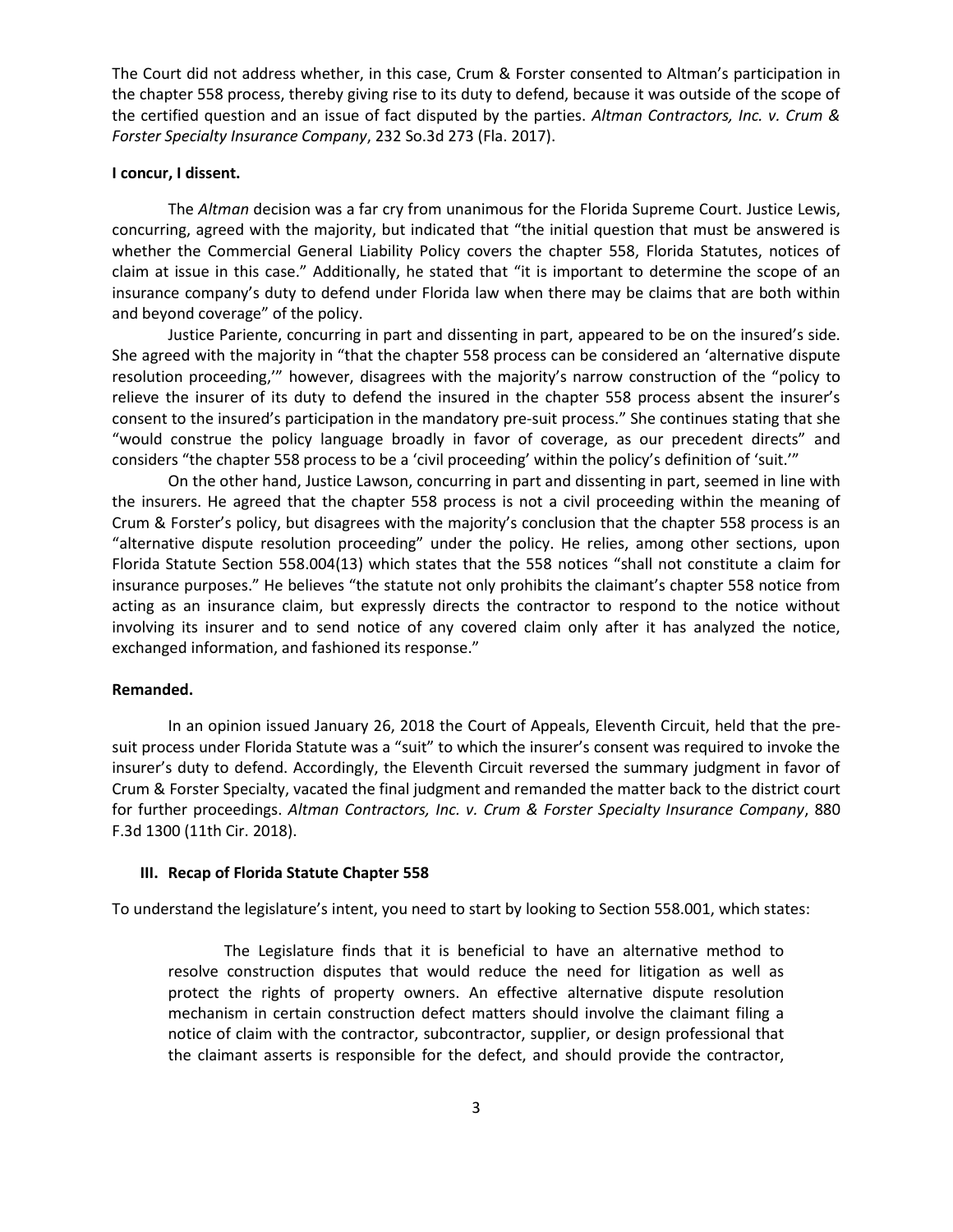subcontractor, supplier, or design professional with an opportunity to resolve the claim without resort to further legal process.

Florida Statute Section 558.004 describes the detailed notice and opportunity to repair process. The process is initiated with the "claimant," defined exclusively as an owner or owner's association, serving a "written notice of claim" on the contractor, subcontractor, supplier, design professional, etc. Pursuant to applicable version of Chapter 558 in *Altman*, the notice of claim was to "describe the claim in reasonable detail sufficient to determine the general nature of each alleged construction defect and a description of the damage or loss resulting from the defect, if known." *See* § 558.004(1) Florida Statutes (2012).

The contractor can respond to claimant's notice with an offer to repair or of monetary compensation (or both) within a certain timeframe. *See id.* § 558.004(5). If the contractor disputes the claim or chooses not to respond to the claimant, after expiration of the timeframe the claimant may, without further notice, proceed with an action against the contractor. *See id*. § 558.004(6). Providing a copy of the notice of claim to the insurer expressly, "shall not constitute a claim for insurance purposes." *See id*. § 558.004(13).

## **A look at other states' notice and repair processes.**

#### *Hawaii***:**

Hawaii's notice and repair law differs from Florida. The Hawaii statue states, in relevant part: "The notice of claim shall not constitute a claim under any applicable insurance policy and shall not give rise to a duty of any insurer to provide a defense under any applicable insurance policy unless and until the process … is completed." Haw. Rev. Stat. § 672E-3(a).

## *Nevada***:**

The Tenth Circuit in *The Cincinnati Ins. Co. v. AMSCO Windows,* 593 Fed. Appx. 802 (10 Cir.2014), held that Nevada's pre-suit procedure for a property owner to assert a claim for the construction defects against a contractor was not a "suit" for purposes of a general liability insurance policy containing language like that at issue in *Altman*, because noncompliance does not result in any adverse judgment or obligation but rather imposes limited consequences in subsequent litigation.

The Court noted that the consequences to a contractor of noncompliance "although serious, are not parallel to the often case-determinative consequences of noncompliance in the context of lawsuits or mandatory arbitrations." *Id.* The Tenth Circuit concluded by noting that even if they could consider the pre-litigation process to be a civil proceeding, it would be an alternative dispute resolution proceeding as to which the policy would require consent, which had not been given. *Id*. at 811.

# *Colorado***:**

In *Melssen v. Auto–Owners Insurance Company,* 285 P.3d 328 (Colo.Ct.App.2012), the Colorado Court of Appeals held, as a matter of law, that the Colorado Defect Action Reform Act (CDARA), section 13–20–803.5, C.R.S. 2011, constituted an alternative dispute resolution proceeding under the applicable policy, which was similar to the policy in *Altman*. The Court in *Melssen* relied upon a definition in *Black's Law Dictionary* of "alternative dispute resolution proceeding" as "a procedure for settling a dispute by means other than litigation, such as arbitration or mediation." *Id.* at 334.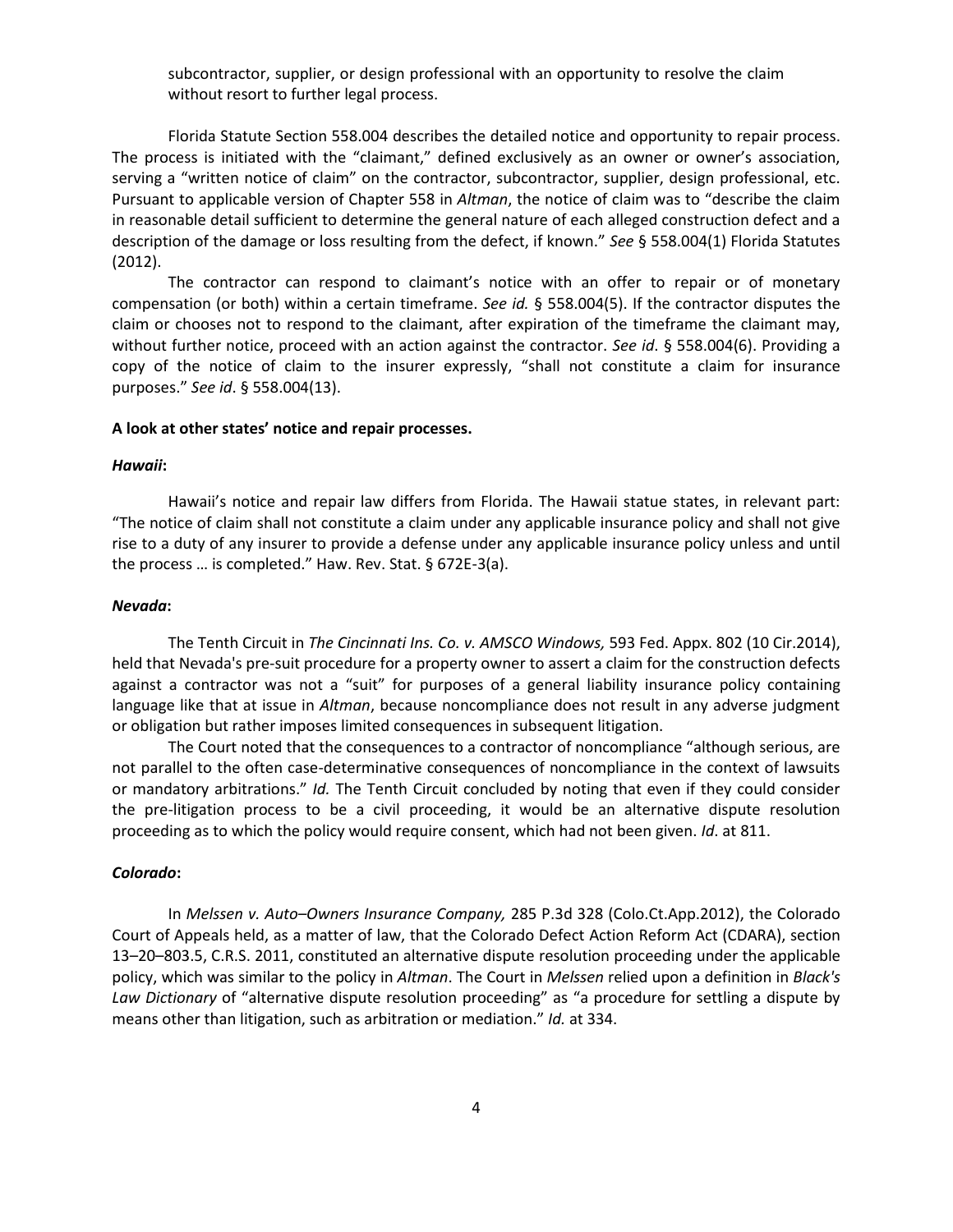## *California***:**

The Court in *Clarendon America Ins. Co. v. StarNet Ins. Co.,* 113 Cal.Rptr.3d 585 (4th Dist.Ct.App., Div.3, Cal.2011), held that California's Calderon Act, Civil Code section 1375 *et seq.,* is a "civil proceeding" covered by an insurance policy.

### **IV. Expected reactions from Insurance Industry**

Looking back at Justice Lawson's dissent, there is statutory language the majority in the Florida Supreme Court did not take into consideration, § 558.004(13) for instance. Crum & Forster took issue with Altman's argument that a lack of coverage in these instances would deter contractors from participating in the 558 process. Crum & Forster argued that Altman resolved over 800 alleged deficiencies on its own without insurer participation.

Florida insureds should expect insurance policies issued to Florida insureds to change, including new endorsements, revised definitions of "suit" and potentially higher premiums. Some insurers may leave Florida. Crum & Forster cited the experience of Colorado after the Construction Defect Action Reform Act was amended to expressly provide that an insurer's duty to defend was triggered by receiving a copy of a notice of claim. According to a study cited by Crum & Forster in papers filed with the Court, approximately one dozen insurance carriers left Colorado after the legislation passed and brokers cited the new legislation as the reason.

Crum & Forster also argued that requiring insurers to defend 558 notices would lead to more disputes between insurers and insureds and more coverage lawsuits, inevitably leading to increasing premiums and decreased availability of liability coverage for contractors.

### **V.** *Altman* **from the Insured's perspective**

Justice Pariente's was seemingly sympathetic to the Florida insureds. Justice Pariente states that with the consent requirement, "insureds are at the mercy of the insurer who has complete power to decide if and when to participate in the mandatory chapter 558 process." Further, she discusses that "an insured has an incentive to not participate in the chapter 558 process and instead opt out of the chapter 558 process in favor of subjecting itself to a lawsuit, which would undoubtedly constitute a 'suit' that invokes the insurer's duty to defend." The Florida insured will likely argue that these disincentives undermine the Legislature's intent in enacting chapter 558.

## **Insured strategies to avoid claims.**

Quality control throughout construction is of course helpful, but never foolproof. Active insureds know the importance of evaluating and handling warranty claims post-certificate of occupancy as efficiently as possible. Unfortunately, in this climate, contractors, subcontractors, design professionals, etc. can seemingly do everything right throughout the design and construction process, but still be on the receiving end of a Chapter 558 Notice of Claim. Staying informed about policy language, while maintaining open lines of communication with insurers, is critical for Florida insureds.

### **A chapter 558 pre-suit process success story.**

A Condominium Association issued a chapter 558 notice, including a 300+ line spreadsheet of alleged deficiencies, to a large General Contractor prior to filing a lawsuit related to the 30-story building in downtown Miami.